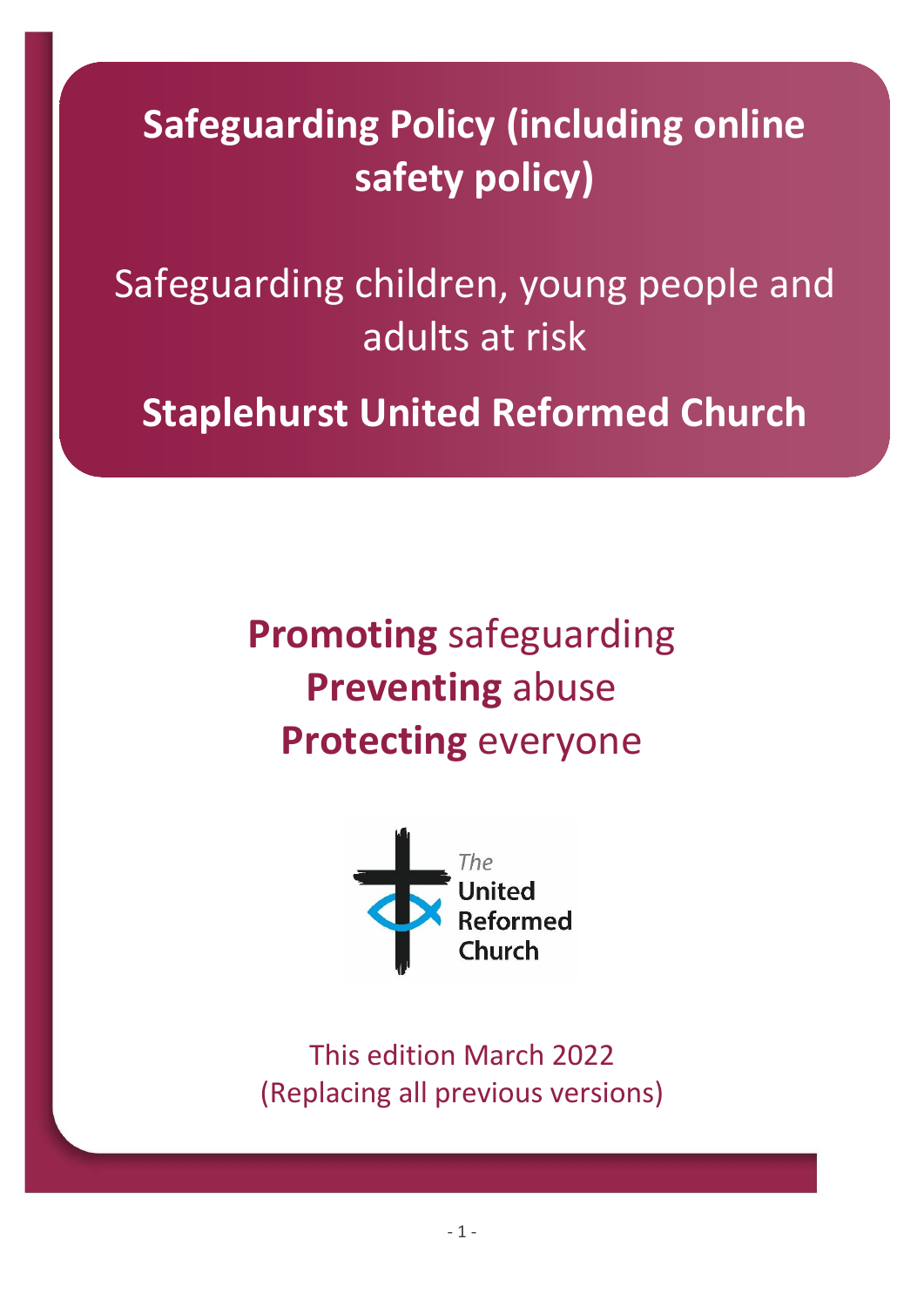### Safeguarding Policy Statement

The following statement was agreed by the Church Meeting of Staplehurst United Reformed Church.

Safeguarding is taken seriously by Staplehurst United Reformed Church.

We define safeguarding as the promotion of the safety and welfare of children and adults who are at risk of, or experiencing, harm, abuse or neglect in all forms.

We acknowledge children's and adults' right to protection from any form of abuse or neglect regardless of age, gender reassignment, race, disability, sexual orientation, religion or belief, marriage/civil partnership, pregnancy and maternity. Therefore, as members and workers of the church, we are committed to:

- the care and nurture of all children and adults,
- the safeguarding and protection of all children and adults at risk,
- the establishment of a loving church environment which is safe and caring for all people and where the dignity of each person is respected,
- an informed vigilance about the dangers of all forms of abuse, harm and neglect within all aspects of work in the Church, and how to respond appropriately,
- ensuring everyone who engages with the life of the Church is responsible for keeping people safe,
- working together with voluntary/statutory agencies and other denominations and faith-based organisations.

We recognise that we all have a responsibility to help prevent any form of abuse and neglect of children and adults and to ensure the wellbeing and pastoral care of those who are, or may be, at risk.

We will prevent abuse related to extremism or radicalisation and put all suitable health and safety arrangements in place as well as safeguarding, first aid, fire safety and online safety policies that everyone understands.

We will create and maintain a safe and inclusive environment for all, especially children and adults at risk, in which the dignity and rights of each person are respected.

We believe that domestic abuse in all its forms is unacceptable, inconsistent with a Christian way of living and it can affect both adults and children.

We will always acknowledge that the welfare of the child and adult at risk is paramount, and that the priority is always to act in their best interests, following legislation, statutory guidance and recognised good practice guidance to enable them access to support and protection.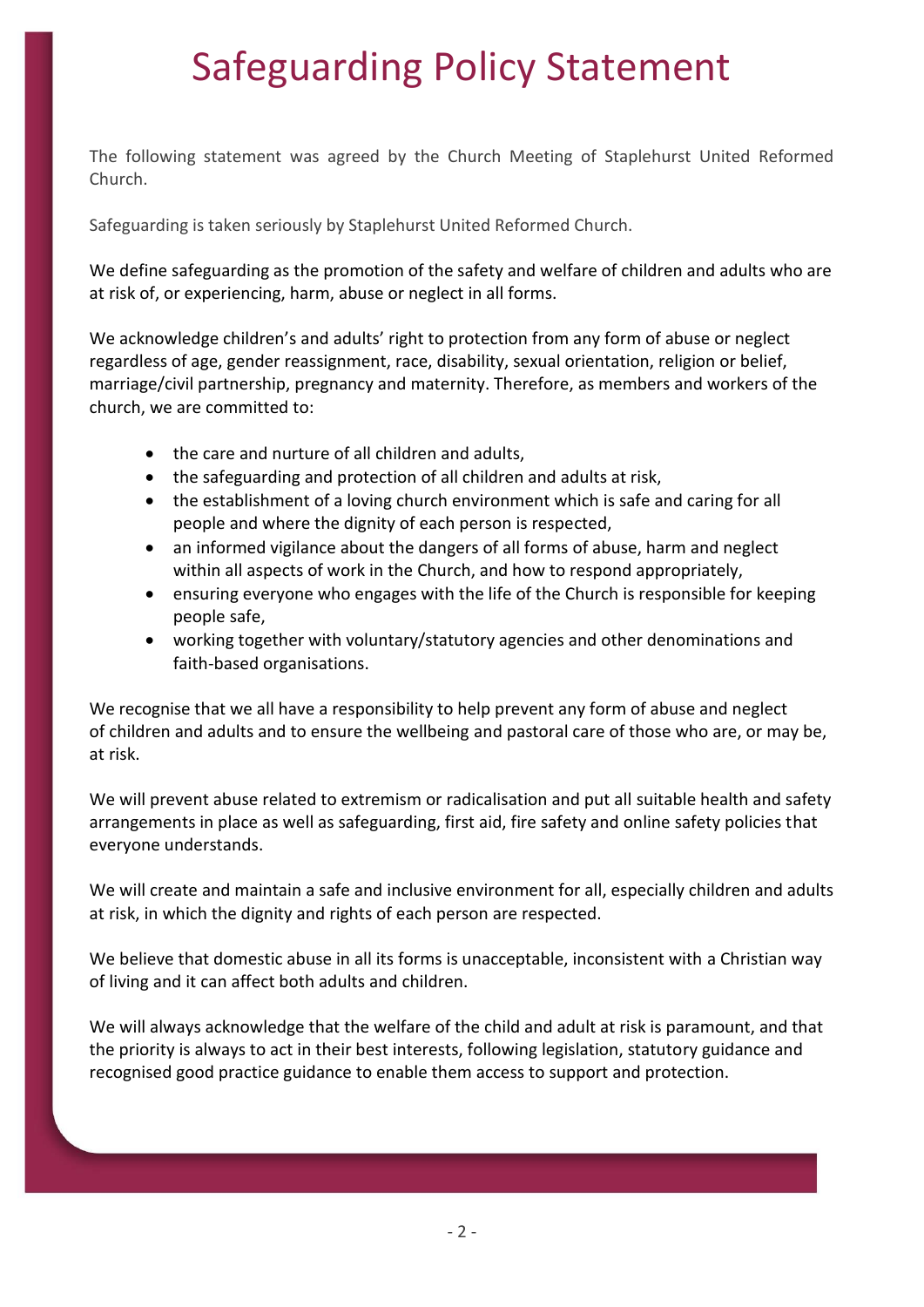We will support everyone to ensure that as a community of Christians we will all work within the agreed procedures of our safeguarding policy. The Safeguarding Co-ordinator or the Deputy Safeguarding Co-ordinator are the persons to whom all concerns or allegations should be addressed for appropriate actions to be taken. In the absence of a Safeguarding Co-ordinator, the Synod Safeguarding Officer should be contacted. Their contact details will be always available on our posters, websites, or in other communications with the public.

We will exercise proper care in the appointment and selection of trustees and those who will work with children or adults at risk within the Church, whether paid, volunteers, lay or ordained. We will ensure that trustees, staff and volunteers are suitable and legally able to act in their positions. We will use DBS/PVG checks as part of a wide range of checks on trustees, staff and volunteers to ensure that we have a broad and informed view to assist us in minimising the risk of abuse, harm or neglect.

We will support, supervise, resource and train all those who undertake work with children and adults in need of protection.

We will respond without delay to every concern, incident or complaint which suggests that a child or adult has been harmed, or is at risk of harm, and cooperate with the Police, the Designated Officer (DO , formerly known as LADO), Children's Partnership Boards (formally Local Safeguarding Children's Boards) and Children's and Adult Social Care Services in any investigation, while maintaining the confidentiality of any investigations to those directly involved.

We are committed to working with those who have suffered or suffer any form of abuse, offering appropriate pastoral support where possible as well as challenging any abuse of power, especially where it involves someone in a position of trust.

We will manage risks and those who might pose a risk to the welfare of people and the life of the Church and offer support to those known to pose a risk to children and/or adults, including supervision, referral to the appropriate agencies, and implementation of safeguarding contracts, when appropriate.

We are committed to ensuring that any allegations, concerns and complaints about abuse or neglect are recorded accurately, reported promptly and shared safely within and outside of the denomination.

We will review our safeguarding policy, practices and procedures annually, considering lessons learned from safeguarding cases and changes in legislation, statutory guidance and good working practice.

We will ensure processes and practices in all aspects of safeguarding, including discipline, risk management, whistleblowing and bullying/harassment are in alignment with *Good Practice 5* – the United Reformed Church's policy and guidance in safeguarding children, young people and adults at risk.

Any local policy changes will be formally approved by the local church trustees.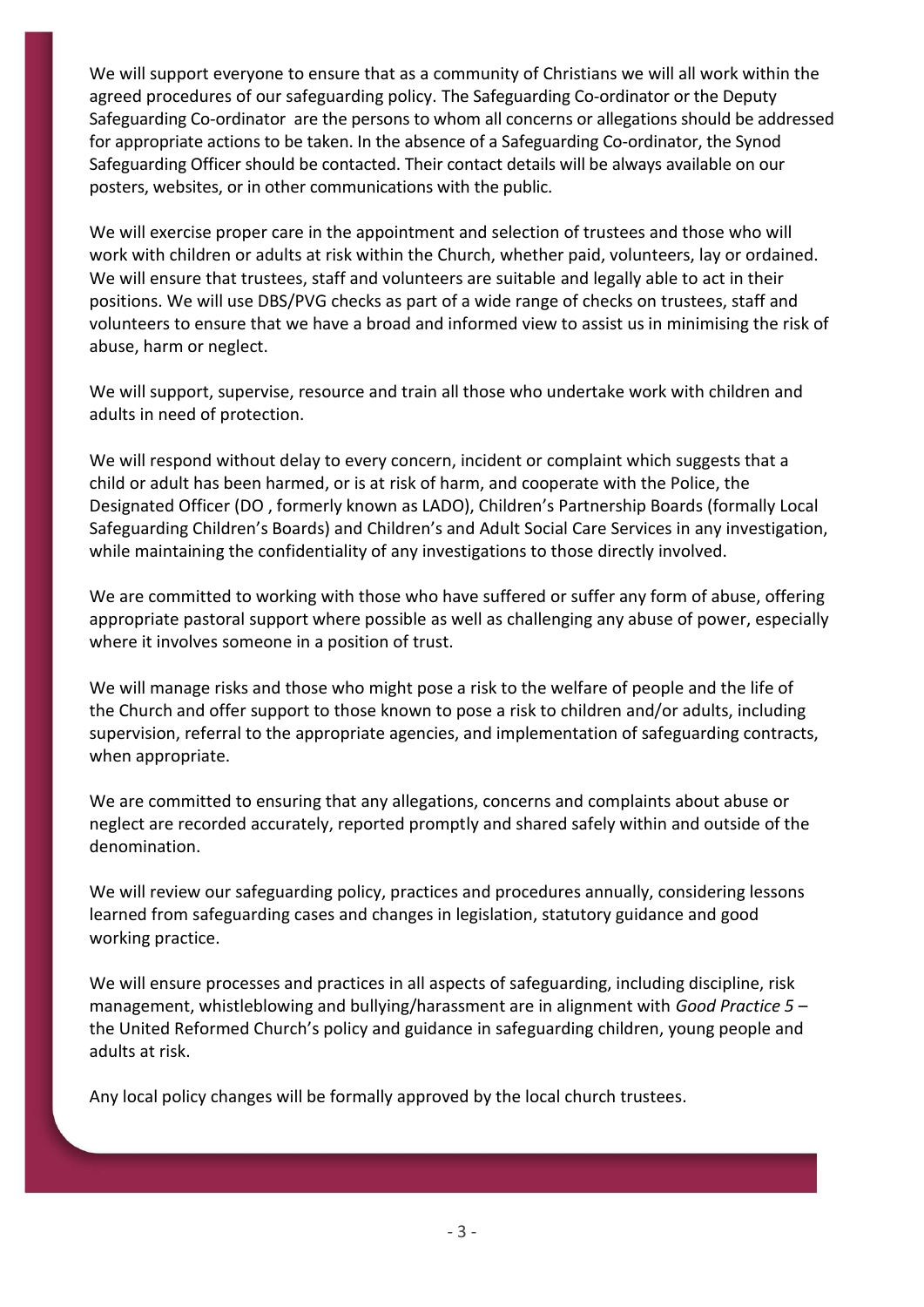# Aim and purpose of this policy

The aim of this policy is to ensure that protecting people from abuse, harm or neglect is central to our culture. It provides procedures for promoting safeguarding, preventing abuse and protecting children, adults at risk and staff. This includes clear procedures for taking appropriate action when safeguarding concerns are raised involving children and adults within our church, or those who attend our activities and events. It includes the church online safety policy.

## Who this policy applies to

This policy is approved and endorsed by the Elders and applies to:

- all members of our church
- all those who attend and serve our church/place of worship and its services
- our trustees and elders
- paid staff (both internal and external, such as consultants)
- volunteers
- organisations and groups which hire our building with written agreement to operate under the church safeguarding policy.

The policy and procedures should be interpreted in accordance with the principles in this policy statement and the most recent URC good practice guidance. Children, parents/carers, adults at risk and those responsible for safeguarding them will be informed of this policy and our procedures.

### Definitions

The term 'children' refers to those under the age of 18 years.

The term 'adult at risk' refers to any adult aged 18 or over who, by reason of mental or other disability, age, illness or other situation, are permanently, or for time being, unable to take care of themselves, or to protect themselves against significant harm, abuse or exploitation.

# Duty of care and confidentiality

We have a duty of care to all beneficiaries of the church, whether adults, children or young people. We will always maintain confidentiality, except in circumstances where to do so would place the individual or another individual at risk of harm or abuse.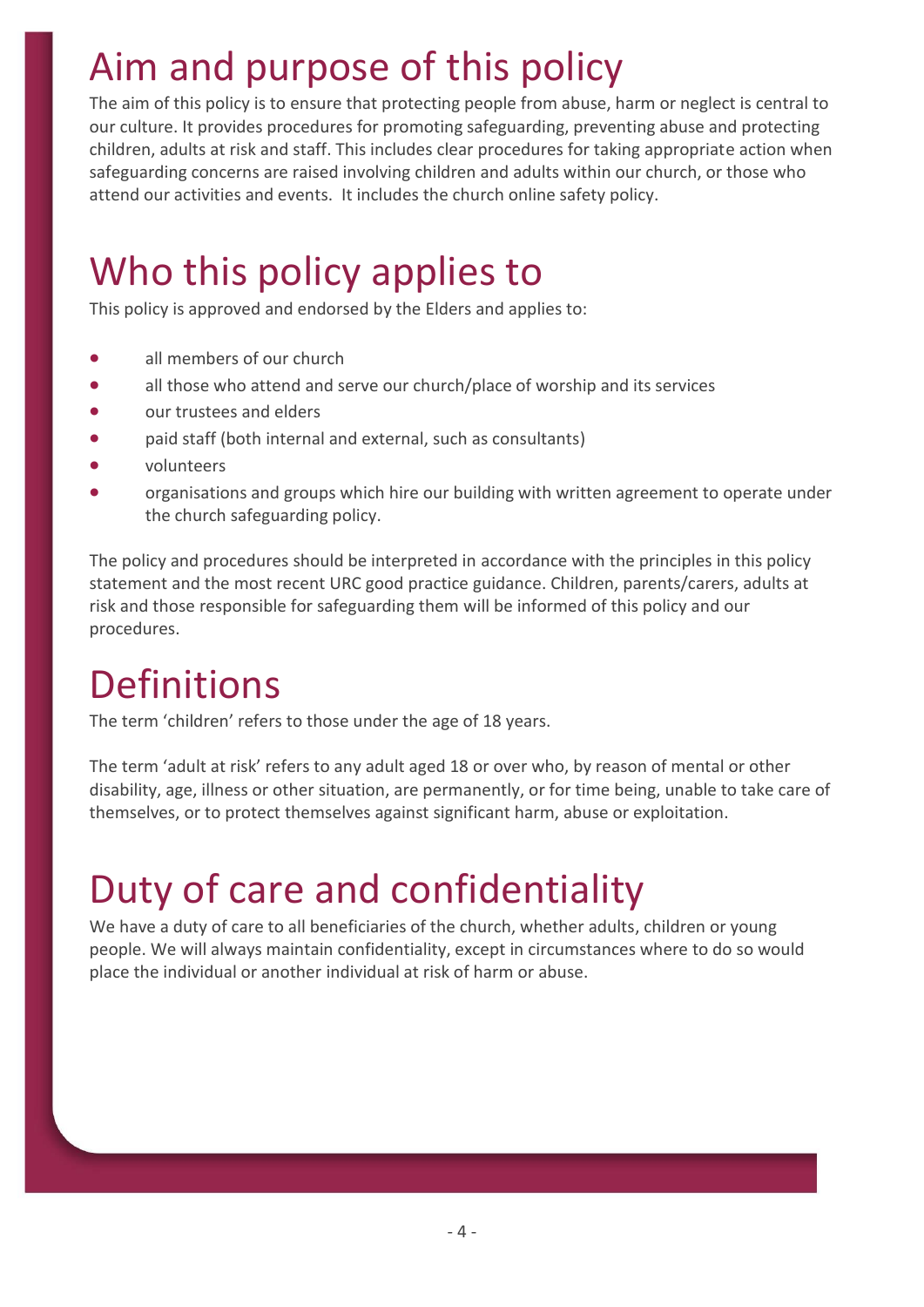### Preventing abuse

The church will appoint Safeguarding and Deputy Safeguarding Coordinator(s) for safeguarding children and adults. A job/role description is attached as *Appendix 1*.

Activities will be organised in accordance with URC's safeguarding policy and guidance to promote a safe environment and healthy relationships, whilst minimising opportunities for harm, misunderstanding or false accusation. For each event, risk assessments will be carried out, appropriate and accessible consent forms will be used (for children's activities or activities for people with special needs), appropriate records will be kept, and adequate insurance will be in place.

We are committed to safer recruitment and selection of all paid staff and volunteers with emphasis on those in regulated activities. We will treat applicants who have a criminal record fairly and do not discriminate because of a conviction or other information revealed (see *Appendix* **2**for the church policy statement on the recruitment of ex-offenders) and ensure that all safer recruitment-related procedures are followed, which include:

- asking applicants to complete an application form
- providing workers with job or role descriptions and person specifications
- completion of self-declaration forms
- obtaining Disclosure and Barring Service (DBS) / Protecting Vulnerable Groups scheme (PVG) checks for eligible roles and positions
- taking up two references (not from family members)
- interviewing candidates
- providing workers/volunteers with written contracts/agreements.

All trustees, paid staff and volunteers will work within a code of conduct (code for workers attached as *Appendices 3*and *4* depending on the vulnerable group) and understand that there may be action taken if this code is not followed, possibly involving suspension or the termination of people's service.

If we become aware of someone within our congregation known to have harmed or harm children or adults, we will inform the Church Safeguarding Coordinator or Synod Safeguarding Officer within 24 hours and co-operate with them and the relevant statutory authorities to put in place a plan to minimise the risk of harm to children, young people and adults.

When any church premises are let to an external, informal group or individual, those hiring the premises should hold and abide by their own safeguarding policy. If a hirer does not have a policy, they must abide by the church's own safeguarding policy, a copy of which should be made available. Each hiring body is required to ensure that children and adults at risk are always protected by taking all reasonable steps to prevent injury, illness, loss or damage occurring.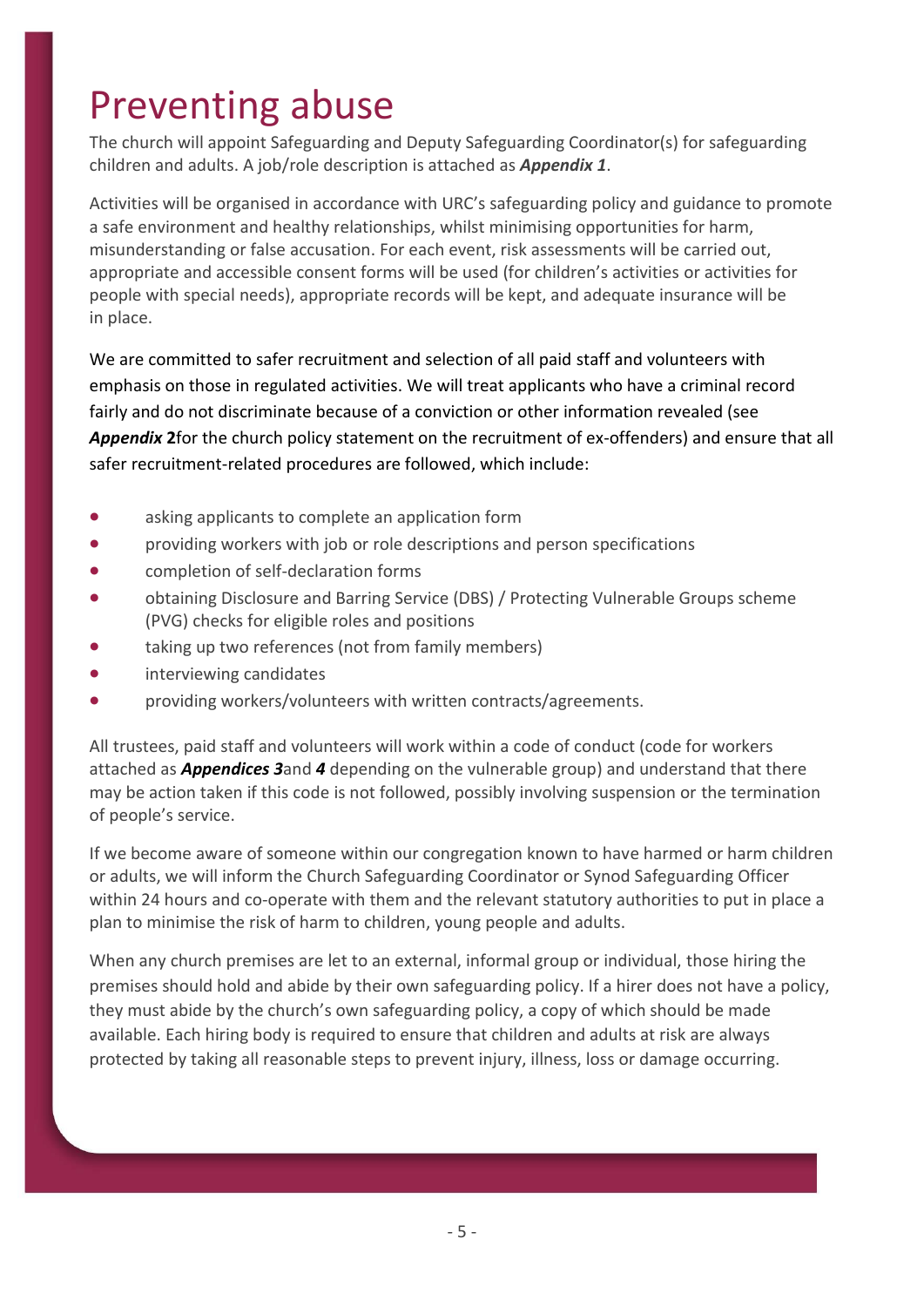#### How to recognise abuse

It is important to be aware of possible signs and symptoms of abuse. *Appendix 5: Signs and Symptoms of Abuse* provides definitions of different forms of abuse and further help and guidance. Some signs could be indicators of several different categories of abuse.

It is essential to note that these are only indicators of possible abuse. There may be other, innocent, reasons for these signs and/or behaviour. There might be domestic abuse that requires a different approach (please see *Appendix 6: A Guide to domestic abuse*). The indicators will, however, be a guide to assist in assessing whether abuse of one form or another is a possible explanation for a child or adult's behaviour.

Church workers and members will also pay attention to online safety and their electronic communications with children and adults. Grooming and abuse of any form can occur offline (both physically and verbally) and online.

# What to do if there is a disclosure or allegation of abuse

If a child, young person or adult makes a disclosure that they are being abused and have been abused, it is important that the person being told:

- stays calm and listen carefully
- reassures them that they have done the right thing in telling
- does not investigate or ask leading questions
- explains that they will need to tell someone else if anyone is at risk of harm, in order to help them
- does not promise to keep secret what they have been told
- informs the church Safeguarding Coordinator within 24 hours (if they are implicated in the allegation, inform the Deputy or the Synod Safeguarding Officer)
- makes a written record of the allegation, disclosure or incident and signs and dates this record (using the template in *Appendix 7*). This should be given to the church Safeguarding Coordinator or the Synod Safeguarding Officer and stored securely in a locked filing cabinet.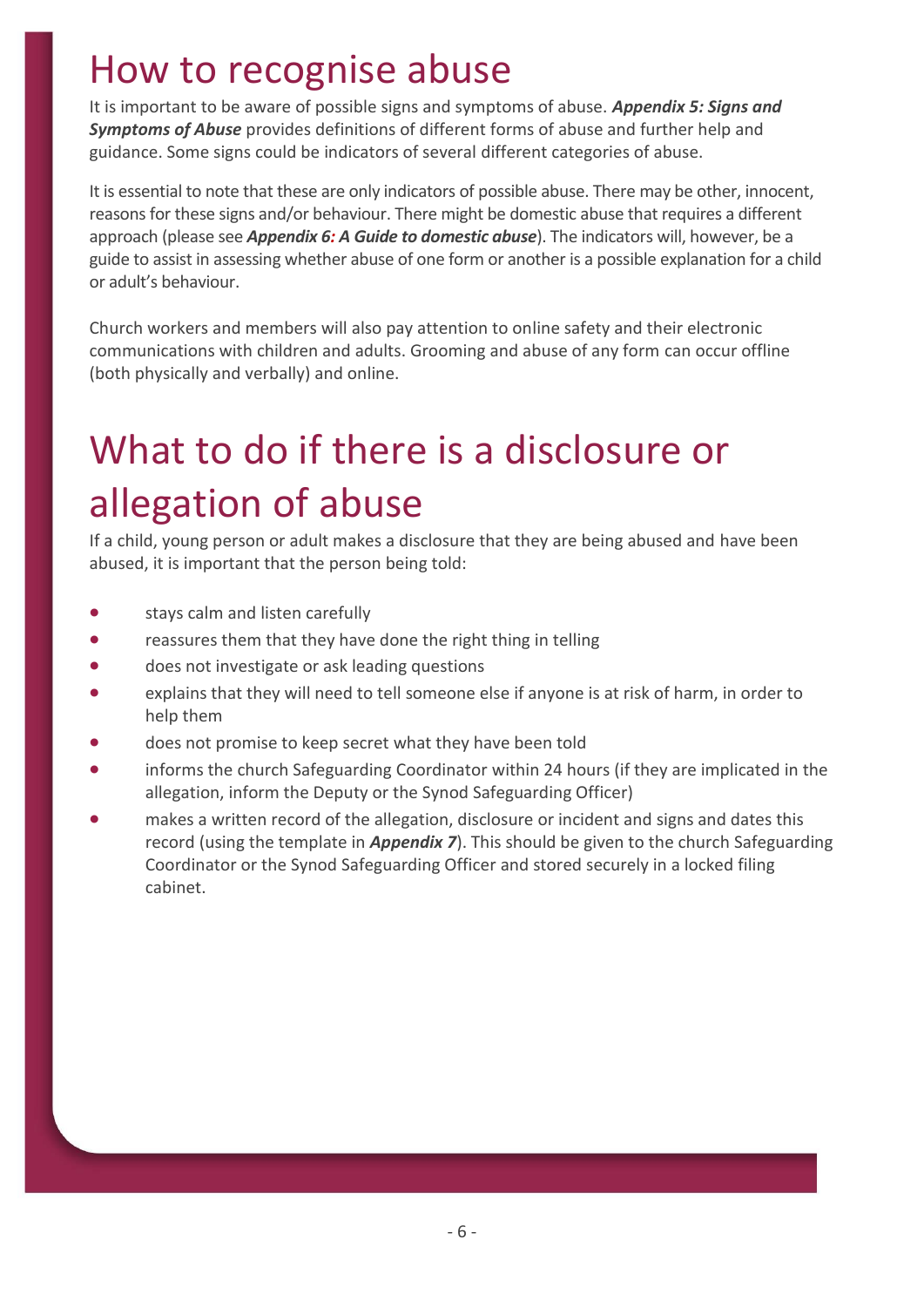# Procedure in the event of a concern of abuse

If there is an immediate threat of harm, the Police should be contacted without delay.

Where it is judged that there is no immediate threat of harm the following will occur:

- The concern should be discussed with the Church Safeguarding Coordinator or the Synod Safeguarding Officer **within 24 hours** and a decision needs to be made as to whether the concern warrants a referral to statutory authorities (**NOTE**: Key Contacts of relevant statutory contacts in your local authority should be added in this policy)
- A confidential record will be made of the conversation and the circumstances surrounding it using the template at *Appendix 7*. This record will be kept securely, and a copy passed to statutory authorities if a referral is made
- The person about whom the allegation is made must not be informed by anyone in the church if it is judged that to do so could place a child or adult at further risk. If the statutory authorities are involved, they should be consulted beforehand
- The Synod Safeguarding Officer should be kept informed of any serious concerns and referrals to police and statutory authorities.

Prior to any referral to children's services, the child's wishes and rights should be considered when determining what action to take. There should also be a verbal consultation with local authority's children's services to ensure that making a referral is an appropriate action. The parent/carer will normally be contacted to obtain their consent before a referral is made. However, if the concern involves, for example alleged or suspected child sexual abuse, domestic abuse, Honour Based Violence, fabricated or induced illness, or the Synod Safeguarding Officer has reason to believe that informing the parent at this stage might compromise the safety of the child or a staff member, nothing should be said to the parent/carer ahead of the referral, but a rationale for the decision to progress without consent should be provided with the referral.

In the case of referrals to adult social care or other services for adults at risk, information should be shared with consent if the adult has capacity within the meaning of the Mental Capacity Act and if this does not place the referrer, them or others at an increased risk. A person's right to confidentiality is not absolute and may be overridden where there is evidence that sharing information is necessary to support an investigation or where there is a risk to others. See section 14 of Good Practice 5 for further advice and guidance.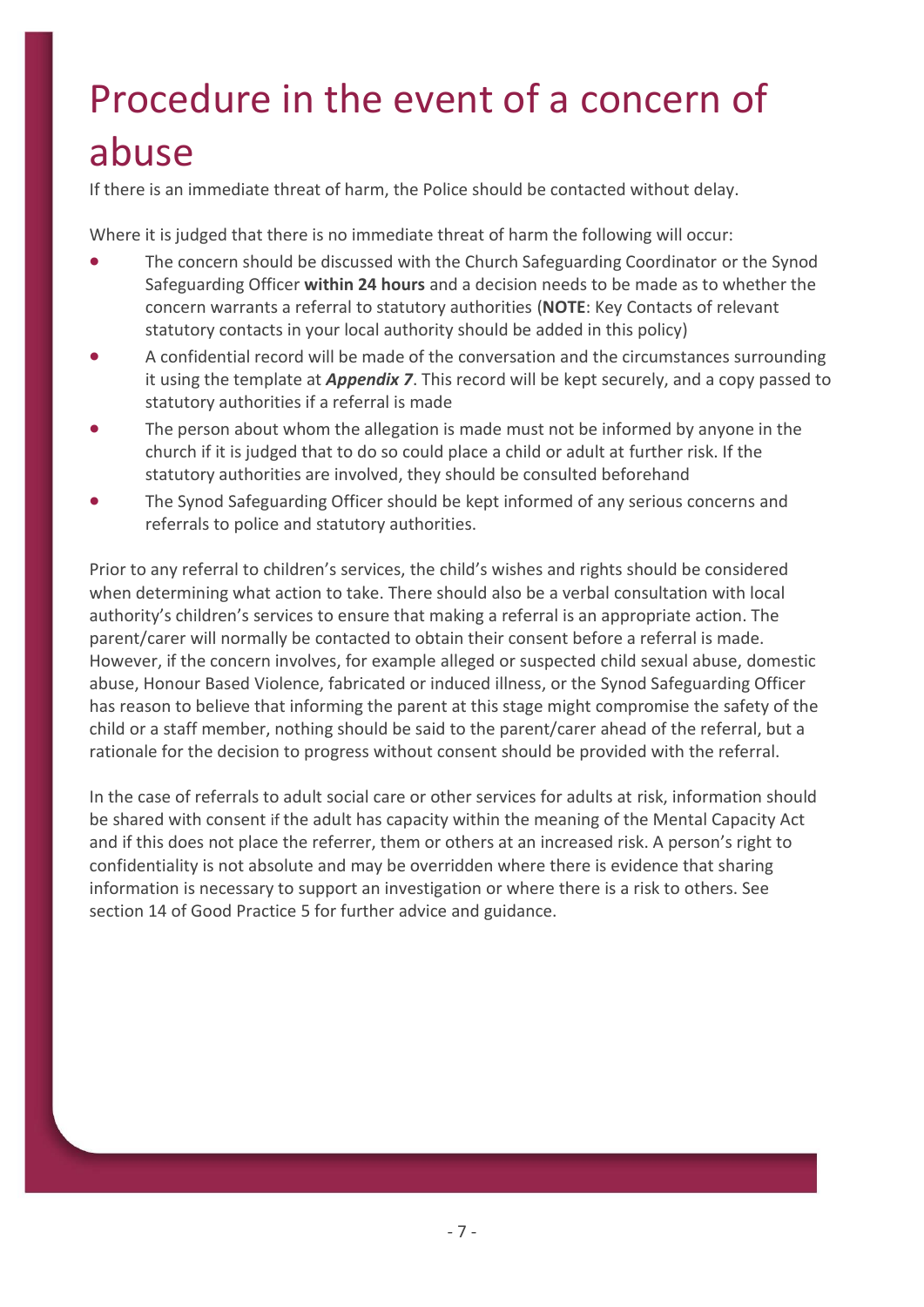# If the allegation is regarding a church staff member or church volunteer

If someone in the church is alleged or known to harm/have harmed children or adults, it is essential to inform the Synod Safeguarding Officer so that they can offer advice and support.

For any concerns relating to children, the Designated Officer (previously known as LADO) will be contacted. The timing and method of any action to be taken will be discussed and agreed with the DO. This will cover communication with the worker, suspension, investigation and possible strategy meetings. A decision will be taken by the DO about when to inform the worker and the church will follow this advice. As noted, DO contact details, should be included in the Key Contacts section of this model policy.

For concerns relating to adults, Adult Social Care will be contacted. Likewise, their contacts details should be included in the Key Contacts section of this model policy.

In accordance with the law, a referral needs to be made to the DBS / PVG for consideration of barring to share information about any individual in regulated activity where for safeguarding reasons the organisation has either terminated the employment, failed to appoint, or would have terminated the employment had the individual not moved on through resignation, retirement or redeployment. In such cases, the synod safeguarding officer needs to be advised/informed.

Depending on the seriousness of incidents or allegations, a report to the Charity Commission will also need to be considered at the elders/trustees' meeting, as they deem such a referral to be a 'serious incident' and require notification.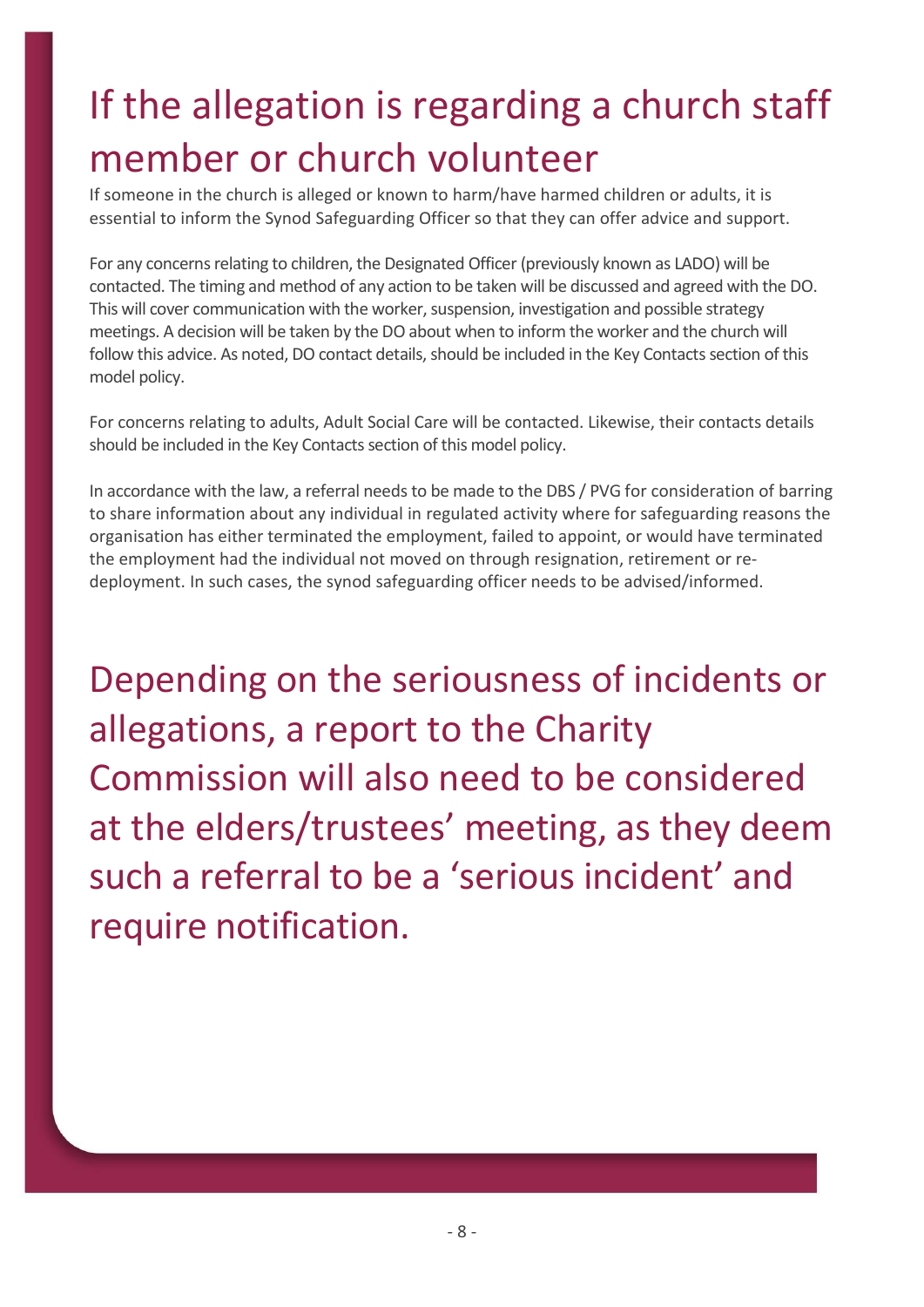### Managing those who may pose a risk to the welfare of people

The use of rigorous and careful supervision is paramount to protect people from the risks associated with known offenders within the congregation, including implementing safeguarding contracts with known or alleged offenders and those who have been assessed as posing a risk. Where it is known that someone has a caution or conviction for committing a sexual offence, the church can play an important role in the prevention of further abuse by helping the offender to live an offence-free life.

If anyone is made aware that a person attending their church has been convicted of an offence against a child or has had an allegation of this nature made against them at any time, we immediately inform the Synod Safeguarding Officer and Minister or Interim Moderator. Note that in Scotland, the Church of Scotland Safeguarding Service should be contacted.

It is important to provide known or alleged offenders with a group of people who will offer support, friendship and supervision. Following advice from the Synod Safeguarding Officer, when appropriate**,** a formal safeguarding contract will be drawn up between the church, the person who is considered to pose a risk to the welfare of people in the church, and any statutory agencies when involved.

# **Training**

Safeguarding training will be provided and volunteers and paid staff will be given support and supervision in their role. All relevant staff members and volunteers will receive appropriate safeguarding training delivered by the synod. The Safeguarding Coordinator(s) should ensure that trustees/elders and people involved in regulated activities with children or adults (including Ministers, staff and volunteers) have undergone safeguarding training, as recommended by the URC.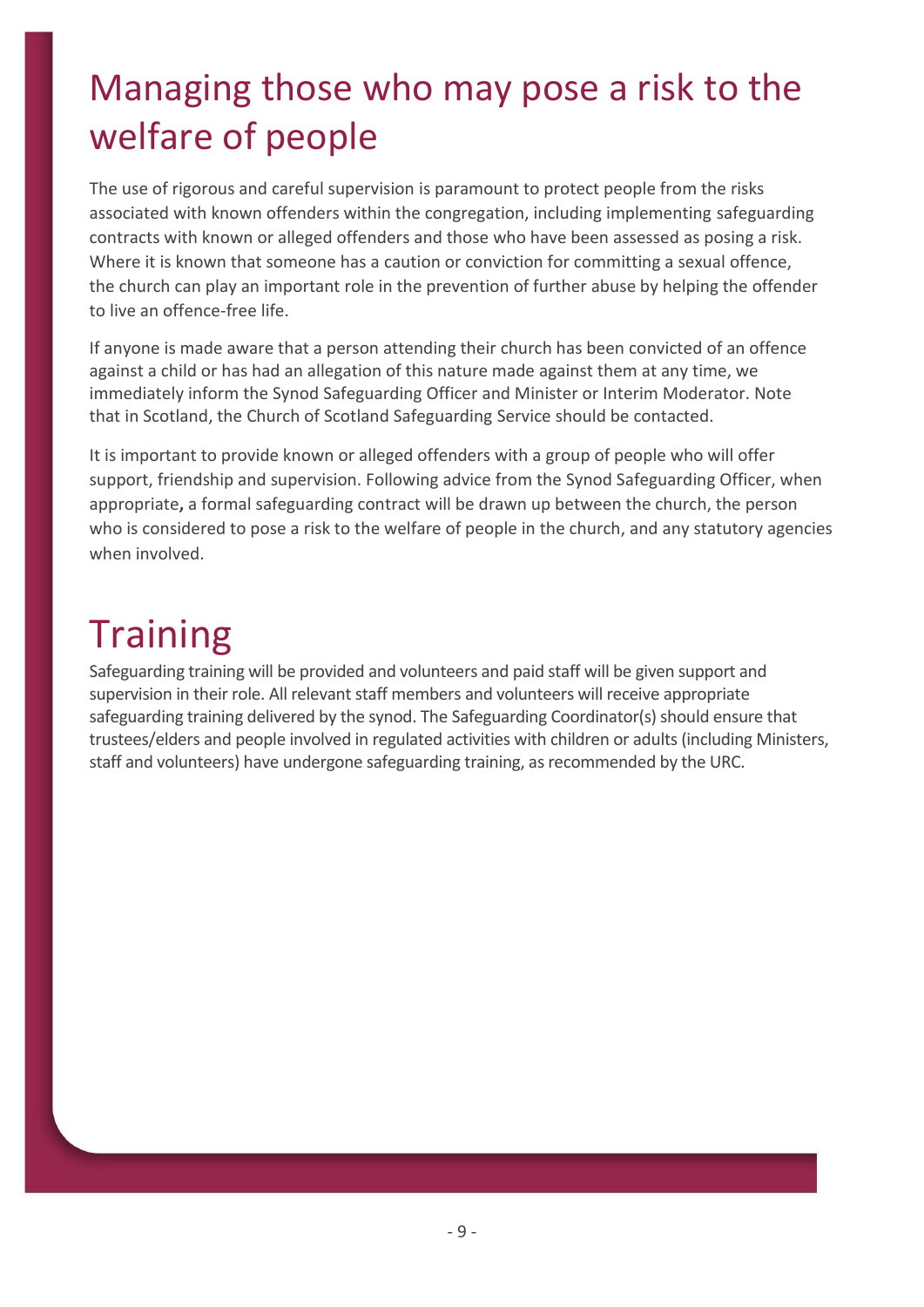### ONLINE SAFETY POLICY

Technology is constantly advancing, bringing with it additional safeguarding considerations. The inclusion of online safety is necessary to safeguard all electronic communications between the church and children/young people (those under 18 years of age) recognising the merging between online and offline worlds and the distinctiveness and difficulties within faith based organisations of defining clear boundaries for everyone.

This online safety policy sets out the roles, responsibilities and procedures for the acceptable, safe and responsible use of online technologies for adults and children within this church, including the use of mobile phones, computers and other electronic devices.

It explains what will happen in the event of unacceptable use of these technologies and details the support that will be provided to support children, parents and others in the safe and responsible use of these technologies beyond the church.

### Why we have an online safety policy

The use of the Internet and mobile devices has become an integral part of church and home life. There are always going to be risks to using any form of communication which lies within the public domain. It is therefore imperative that there are clear rules, procedures and guidelines to minimise these risks and especially when children use these technologies.

It is also important that workers and church members are clear about appropriate procedures so that they are safeguarded from misunderstandings or allegations through a lack of knowledge of potential risks.

This church acknowledges that whilst we will endeavour to safeguard against all risks we may not be able to completely eliminate them. Any incidents that may arise will be dealt with quickly and according to policy to ensure that children are best protected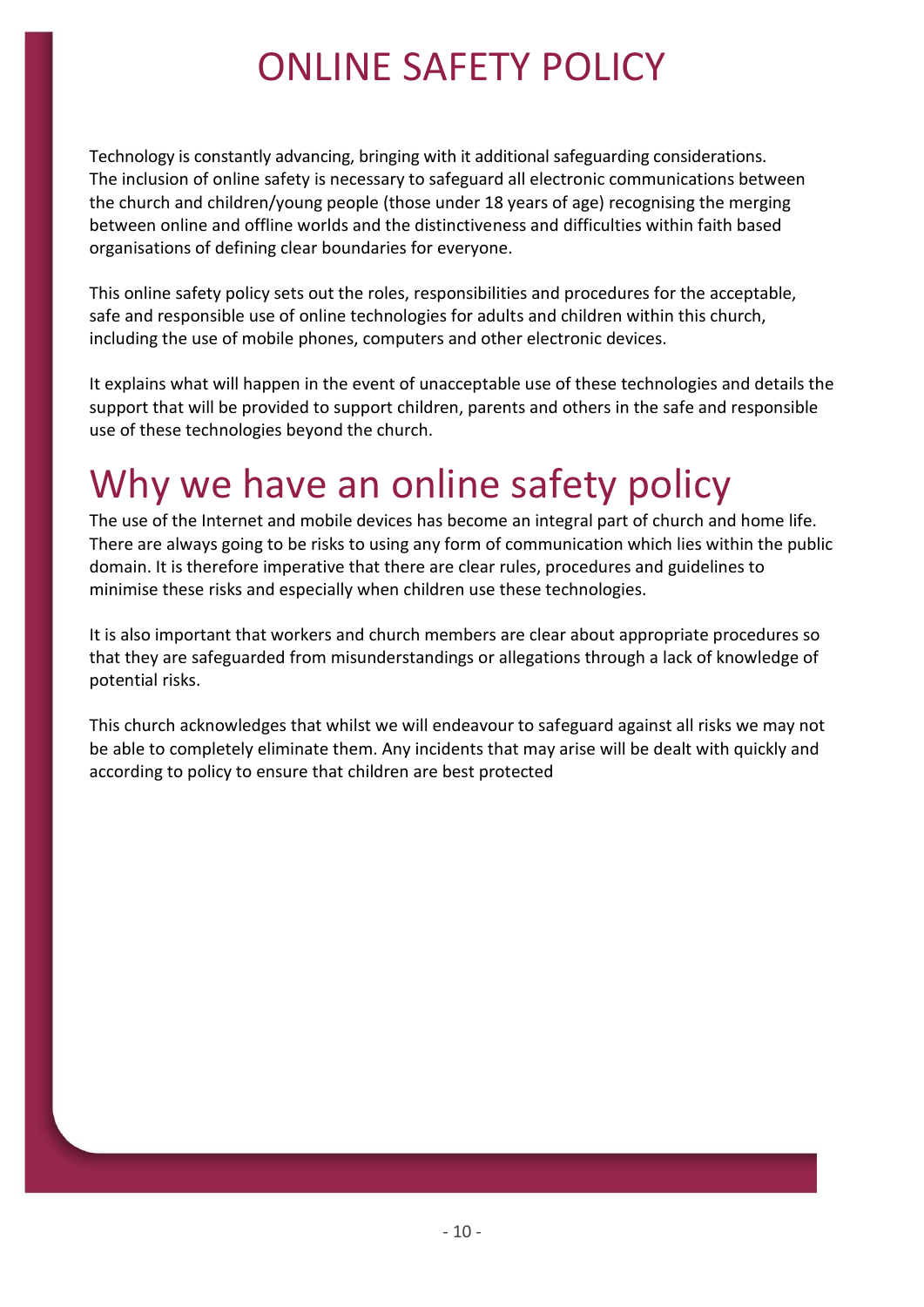# Policy Aims

- to ensure the safeguarding of children within and beyond church by raising awareness of appropriate and acceptable uses of online technologies
- to outline the roles and responsibilities of everyone involved
- to have clarity about procedures following the misuse of any online technologies
- to work with parents / carers and to maintain a continued awareness of both the benefits and potential issues of online technologies

### Our commitment to online safety

We will equip children with the skills and knowledge that they need to use the technology in this church safely and responsibly, and to manage the possible risks. We will also ensure that they are aware of where they can go to get help, apart from trusted adults, if they are uncomfortable with anything in the digital world.

#### Children and Young People are expected to make appropriate and safe use of the electronic communication (devices)

When using a computer or electronic device with internet access at this church, children will be made aware of what is acceptable usage and will agree not to:

- search for and/or enter pornographic, violent, racist or hate-motivated websites
- download, forward-on, copy or burn onto CD any music, images or movies from the Internet where permission has not been granted by the copyright holders
- disclose any personal information e.g. addresses (postal, email or messenger), telephone numbers, bank details, including personal information about another person
- send or display offensive messages or pictures
- deliberately browse, download, upload or forward material that could be considered offensive or illegal
- use obscene language
- violate copyright laws
- trespass in folders, work or files belonging to others
- retrieve, send, copy or display offensive messages or pictures
- harass, insult, bully or attack others
- damage computers, computer systems or computer networks
- use another user's password
- use computers for unapproved commercial purposes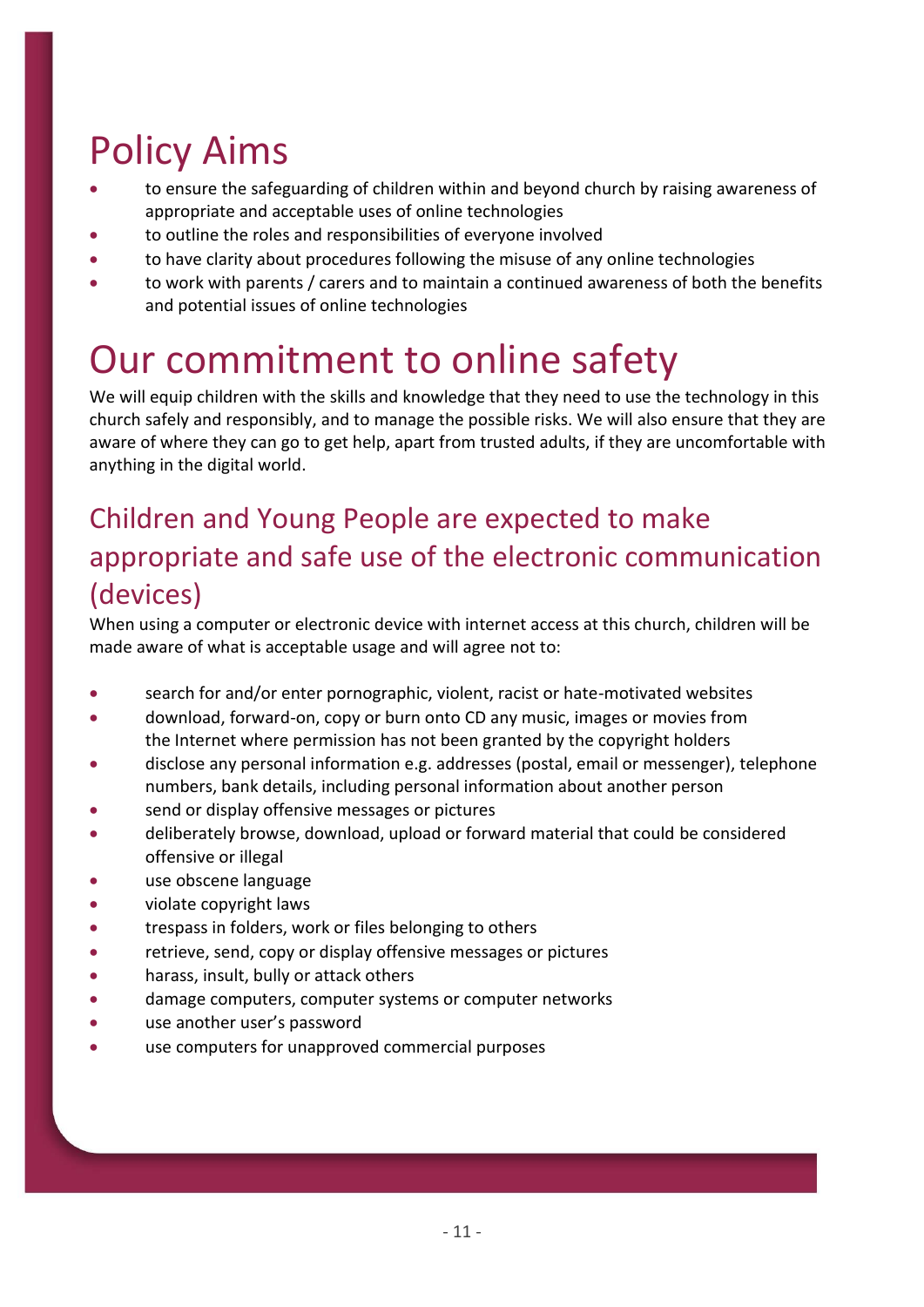# Sanctions:

- violations of the above rules will result in a temporary or permanent ban on Internet use
- further action may be taken such as informing parents / carers
- when applicable, police or local authorities may be informed

*Appendix 8 has an agreement of conduct that children/young people and/or parents/carers will be asked to sign.*

#### We will make appropriate use of any photographic images and/or video footage taken during church activities.

Clear guidelines will be operated as follows:

- permission will be sought from parents / carers before any images are taken and/or displayed. Images will only be used for the specific purpose agreed by the person photographed
- written consent will specify what purposes the image will be used for, and how it will be stored. For instance if the intention is to use an image on the church website or other forms of publicity, this will be clearly stated at the time that consent is sought
- further written consent will be sought if images are to be used in ways other than originally specified
- if children object, even if parents / carers have agreed, their wishes will be respected
- photographs that include children will be selected carefully and will not enable individual children to be clearly identified
- children's full names and/or other details will not be used anywhere in association with photographs or other media
- when using photographs of children, group pictures will be used wherever possible
- any use of images will reflect the diversity of age, ethnicity and gender of the activity
- personal mobiles will not be used to take photographs or other digital media
- except in exceptional cases, which will be agreed, and known about, digital media relating to children will be stored on church computers. Should this not be possible for any reason, where the media is to be stored will be recorded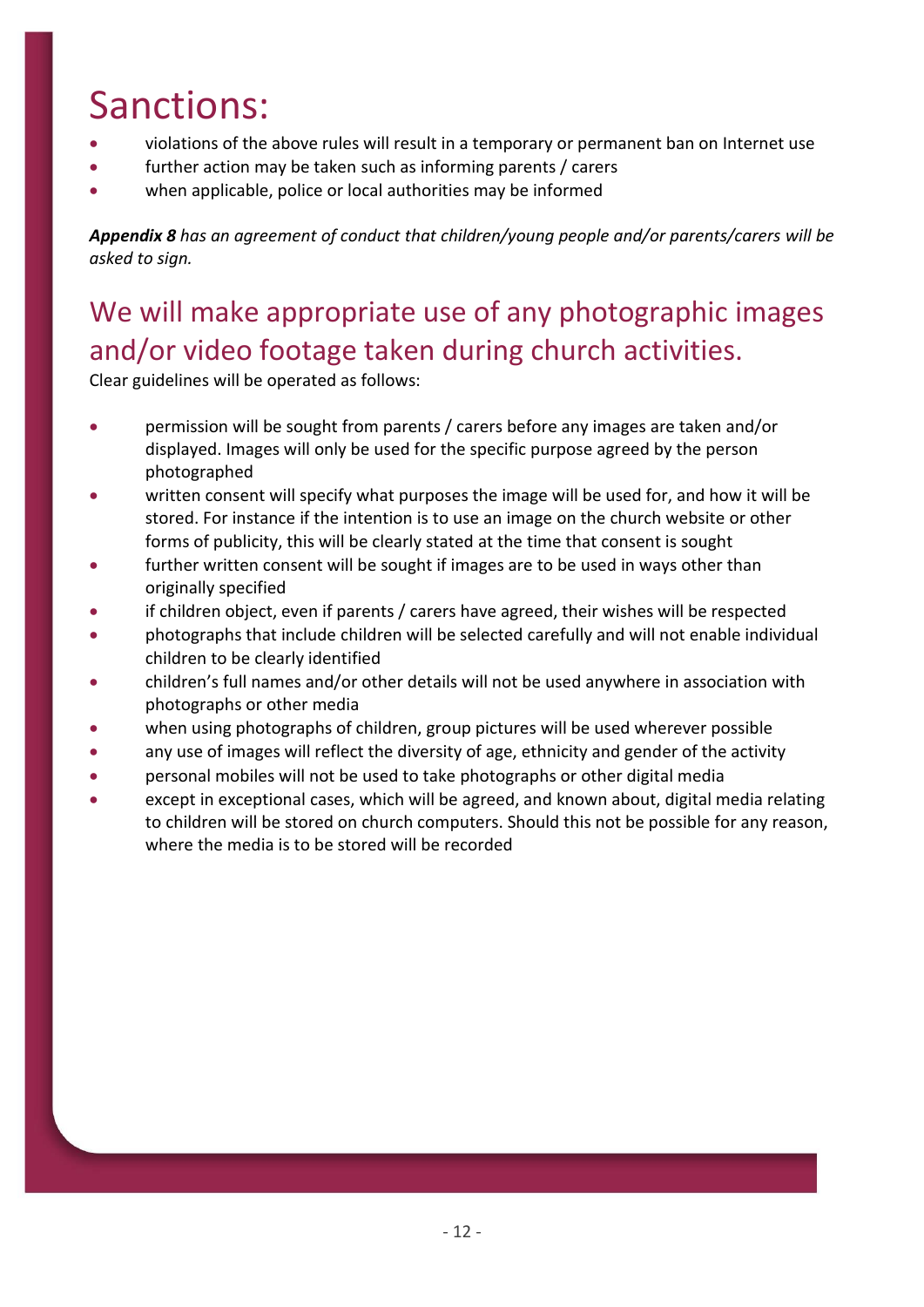#### We will ensure that appropriate safeguards are in place, including the use of filtering software on all computers used within this church.

To ensure that unwanted and unsolicited information, viruses and other malware does not intrude on the use of digital technology, we will ensure all appropriate and reasonable steps are taken to protect computers and the users of them as follows:

- filtering software will be installed on all computers used at this church or as part of any activities operated by the church.
- on our church website/s, details will be prominently displayed as to where to find help online including having the CEOP button on the website

#### We will respond appropriately and sensitively to all online safety concerns.

In the event of concern that there may be an online safety incident, this will be reported to the church's designated safeguarding co-coordinator in the same manner as the reporting of any other safeguarding concern. The safeguarding co-coordinator will then determine if the matter should be reported to the statutory authorities or other appropriate agencies, including CEOP or the Internet Watch Foundation. In case of church's designated safeguarding co-coordinator not being available, the matter needs to be reported to the synod safeguarding officer.

#### We will operate safe email communications with children and young people.

When using email to communicate with children and young people, workers will:

- obtain parental agreement before they use email services to communicate with a child or young person
- use clear, unambiguous language to reduce the risk of misinterpretation
- ensure that all messages can be viewed if necessary by the worker's supervisor and that this policy is explained to children and young people.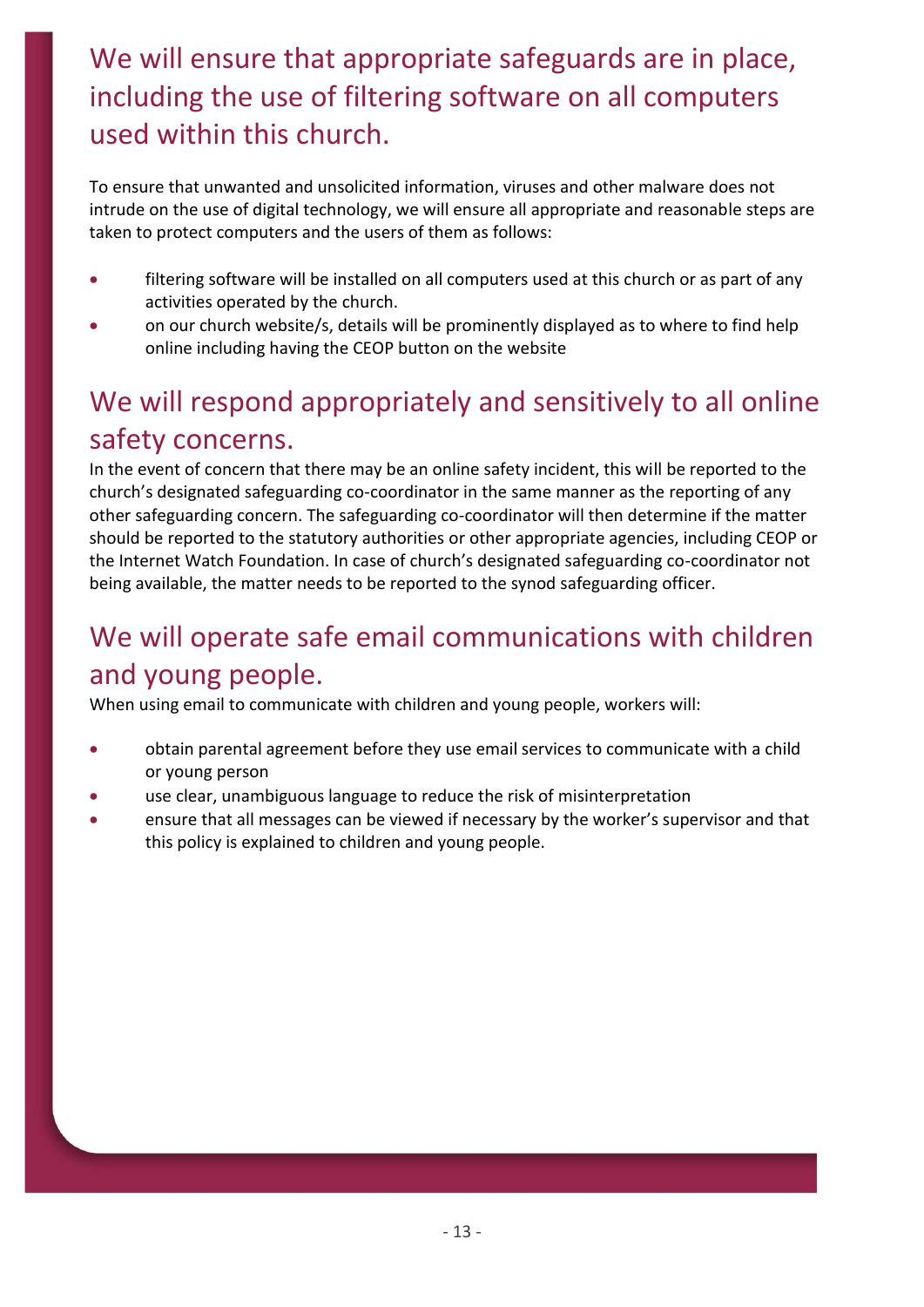#### We will make appropriate use of mobile phones where they are needed.

Not every child or young person has the use of a mobile phone and, even if they do, parents may not want a worker to have the number. Workers will therefore have alternative means of communication and will ensure that communication goes through parents if this is their preference.

Mobile phones should only be used where necessary and will be guided by the following considerations:

- where appropriate group rather than individual texting will be used
- care will be taken with the language used, avoiding ambiguous abbreviations such as 'lol' which could mean 'laugh out loud' or 'lots of love' and always end with people's name.
- any texts or conversations that raise concerns will be saved and passed on/shown to the worker's supervisor
- any images of children taken on a mobile phone will be downloaded to the church computer and kept securely
- workers will not take or keep images of children on their personal mobile phone.
- workers will not give out their personal mobile number to children
- as well as ensuring that calls / texts are not sent after 9pm or before 9am, workers will also ensure that calls and texts are not sent whilst the child is at school / college, as this may be against the educational establishment's rules
- workers will enable a password/lock on all devices to ensure data protection and will prevent unauthorised access being gained

#### We will consider the appropriate use of Chat & Messenger Services and whether these are necessary.

Instant Messenger Services (IM) are internet programmes that allow people to write and receive messages in real time.

As with other forms of online communication, workers will take care with regard to language and content, as well as when and for how long a communication lasts.

Workers will ensure that all communications using IM services adhere to the following:

- communication will not take place between the hours of 9 pm and 9 am *[or alternatives]*
- workers will ensure that they enable settings when using IM services which allow for significant conversations to be saved as text files and will keep a log of when and with whom they communicated
- children/young people will be made aware that conversations will be recorded and kept (via text files or similar)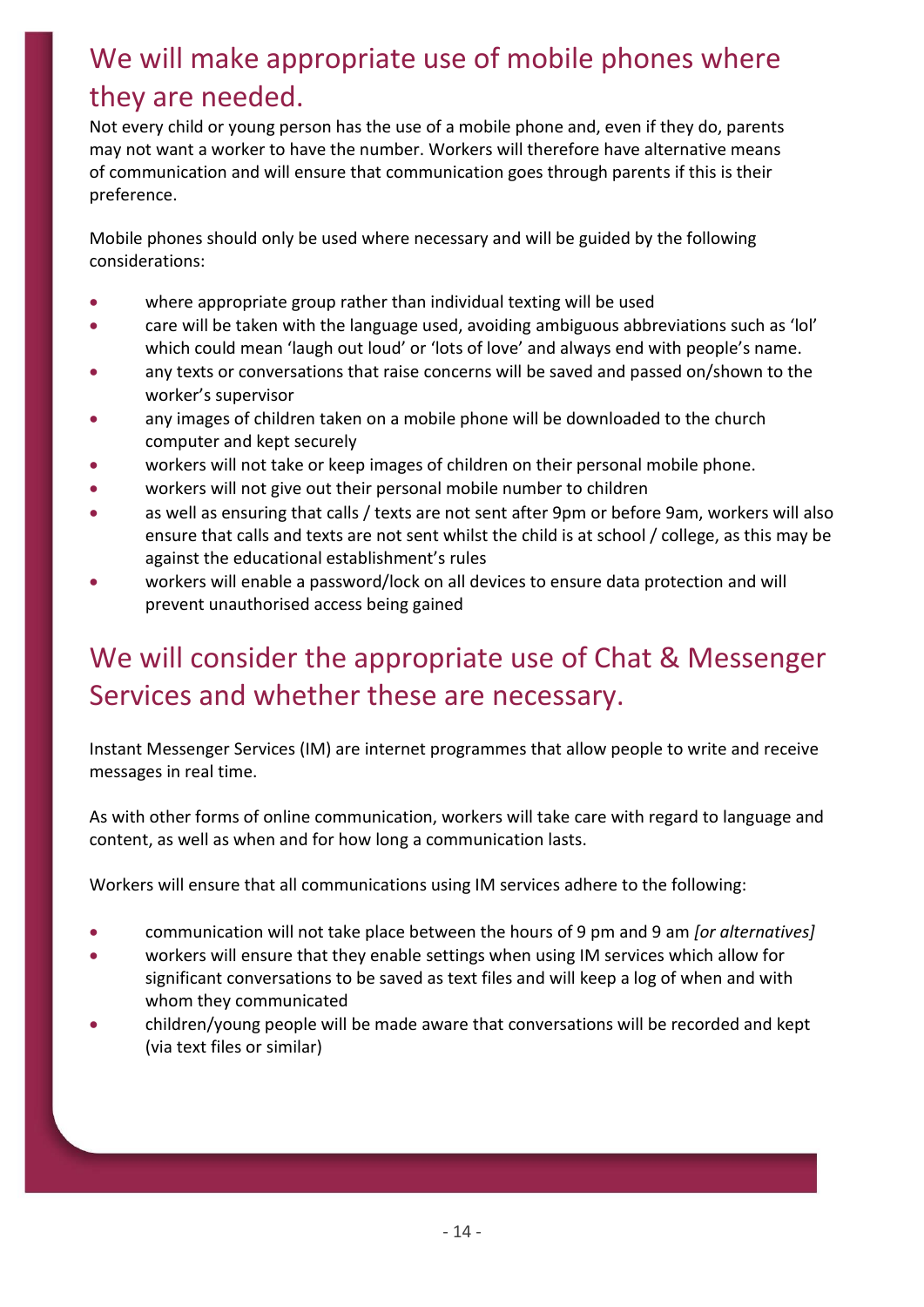#### We will make safe and appropriate use of social media platforms when communicating with young people.

When using social media platforms we will ensure that the following guidance is used by all workers:

- workers will not add young people with whom they work to their personal social media platforms if they are under the age of 18.
- workers will set up a Facebook group / page for the church or church group and invite young people (in the appropriate age group) to be members
- workers will only use an agreed social networking account for contact with young people with whom they are working
- workers will to ensure that their personal profiles on any social media platforms are set to the highest form of security to avoid young people accessing personal information or seeing any pictures of a personal nature
- messages sent to young people regarding youth activities will be posted openly and 'inbox' messaging should be avoided. If this is necessary in exceptional circumstances, a copy will be sent to an identified person to assist transparency

### Sanctions

Workers will be made aware that not complying with any of the above will incur sanctions, which could include suspension or dismissal and referral to appropriate authorities.

*Appendix 9 has a worker agreement for online conduct that workers will be asked to sign.*

### We will store data securely

There are a variety of ways that data can be stored. Where data of any form about children is stored this will be password protected and in general be stored securely on the church premises. If this is not possible then a record will be made of where the data is stored. Where it is necessary for data to be transported, memory sticks will be purchased for workers so that there is a separation between personal and church information.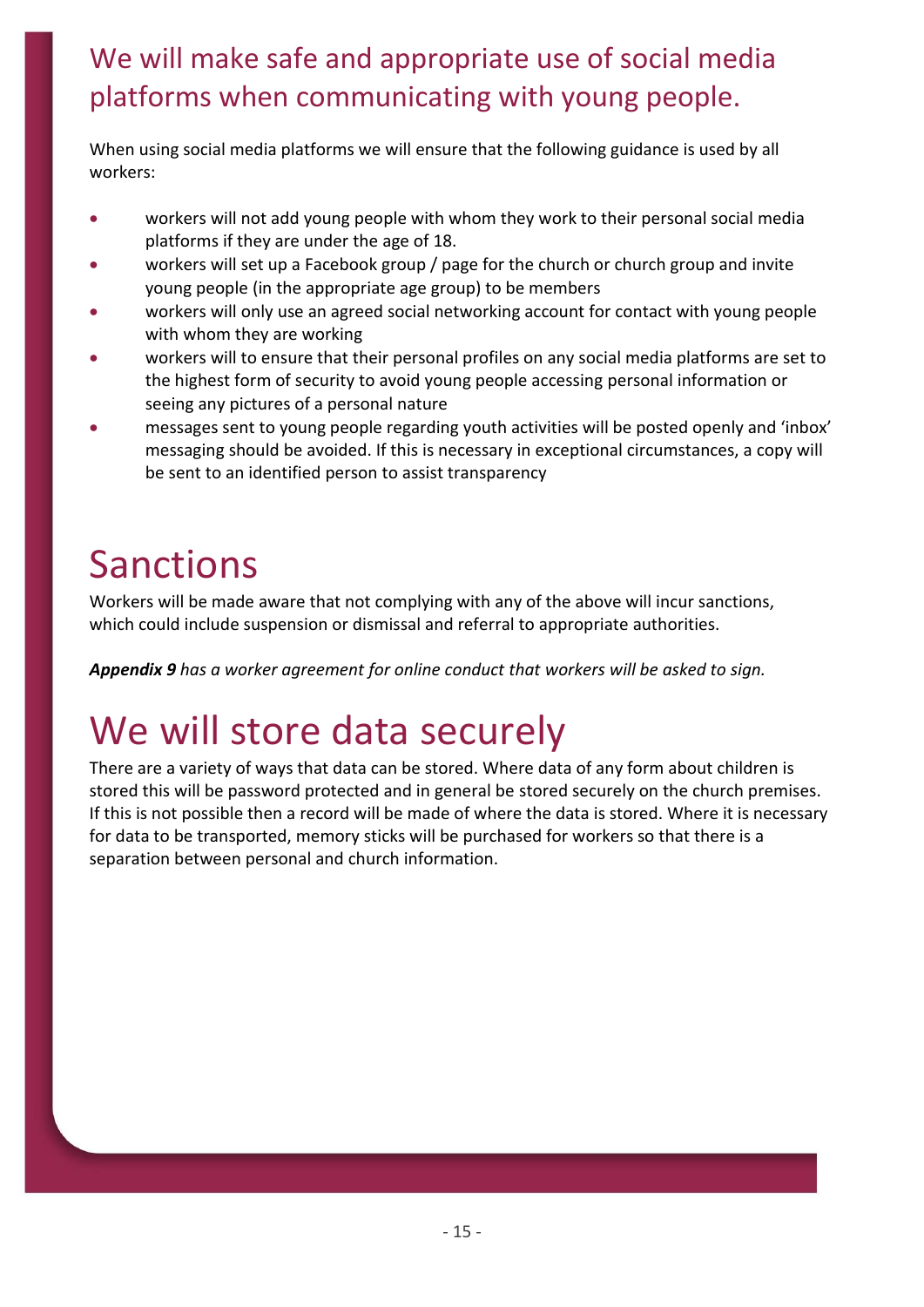#### Concerns, Complaints and Compliments

Should anyone have any concerns, complaints or compliments please contact:

| <b>Name</b>               | Reverend Andrew B Royal        |  |
|---------------------------|--------------------------------|--|
| Telephone No 01622 297195 |                                |  |
| Email                     | ministermaidstoneurc@gmail.com |  |

It would be helpful to have complaints in writing, as this avoids any possible misunderstanding about what the issue is. However, whether verbal or in writing, complaints will be acted upon.

Any written complaint will be responded to within 10 days.

# Key Contacts: Sources of advice and support

• The church **Safeguarding Coordinator** is the person to whom all concerns or allegations relating to children, young people or adults should be addressed:

Name Mrs Anna Ramsay

Telephone No07594440449

Emaillittleportian2@gmail.com

• In the absence of the Safeguarding Coordinator, the **Deputy Safeguarding Coordinator** can be contacted:

| Ms Alison Alderson<br><b>Name</b>  | Mrs. Maggie Marks       |
|------------------------------------|-------------------------|
| Telephone No01580 890 261          | 01580 892674            |
| Emailalisonalderson@btinternet.com | maggiemarks55@gmail.com |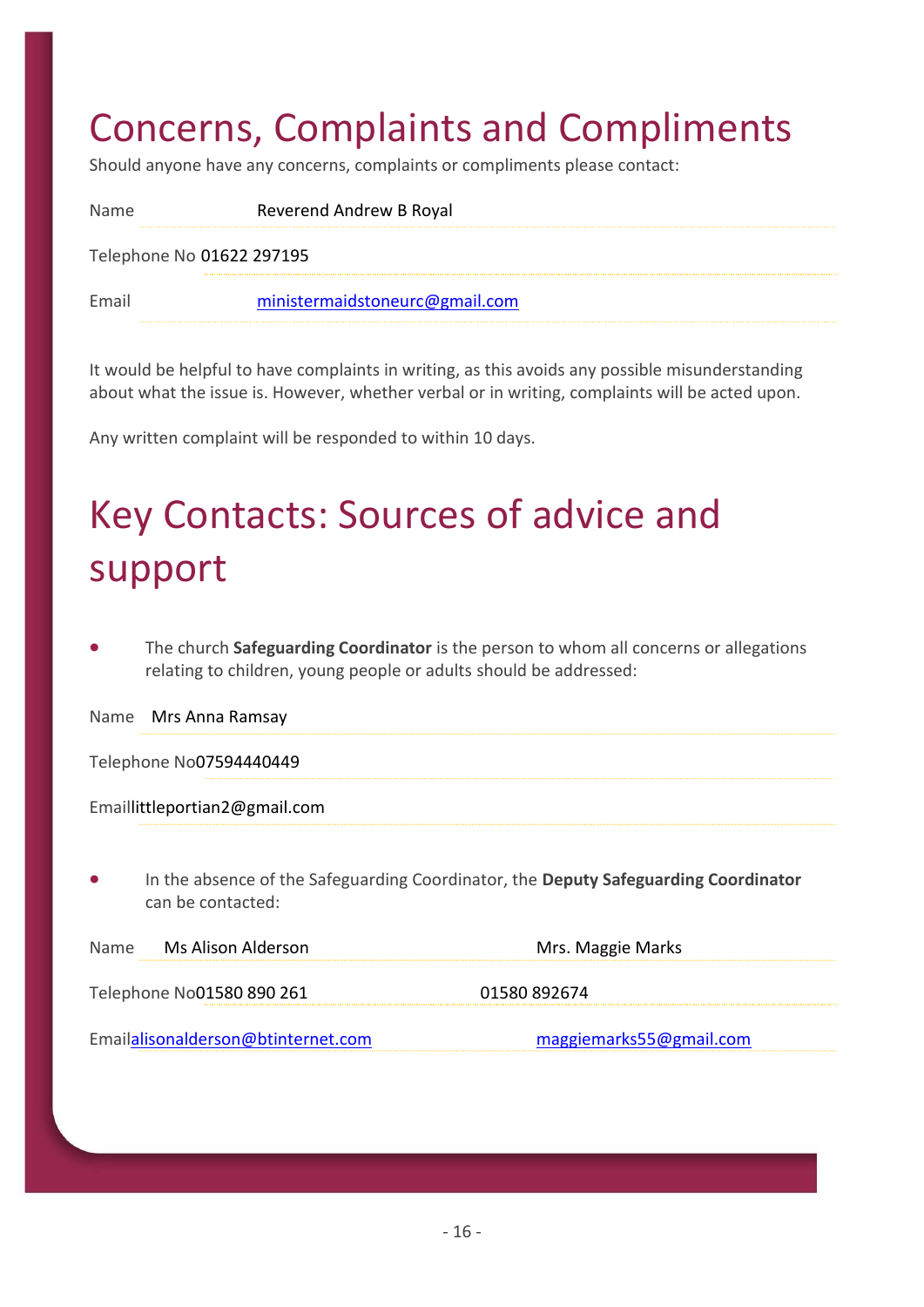#### • **Synod Safeguarding Officer**

Name Belinda Nielsen

Telephone No07716 640 596

Emailsafeguarding@urcsouthern.org.uk

• **URC Safeguarding Office**(This should only be used if you are unable to contact your Synod Safeguarding Officer)

Telephone No 020 7520 2729

Emai[lsafeguarding@urc.org.uk](mailto:safegaurding@urc.org.uk)

• **ThirtyOne: Eight**(This should only be used for urgent advice if you are unable to contact URC)

24 hour helpline: 0845 120 4550

• **Designated Officer (DO)** or the equivalent in Scotland and Wales

Name Kent County Council Local Authority Designated Officer

Telephone No 03000 410 888

Email [kentchildrenslado@kent.gov.uk](mailto:kentchildrenslado@kent.gov.uk)

• **Statutory contact in the case of a child**  *Children's Front Door (Social Services) 03000 41 11 11 (Monday-Friday 9am-5pm) Outside of office hours (emergencies only) 03000 41 91 91*

• **Statutory contact in the case of an adult at risk**  *Kent Adult Social Care and Health (Social Services) 03000 41 61 61 (Monday-Friday 9am-5pm Outside of office hours (emergencies only) 03000 41 91 91*

**NOTE:** A list of useful contacts for all forms of abuse of children and adults can be found on *Appendix 10*and be used in this section of the local policy.